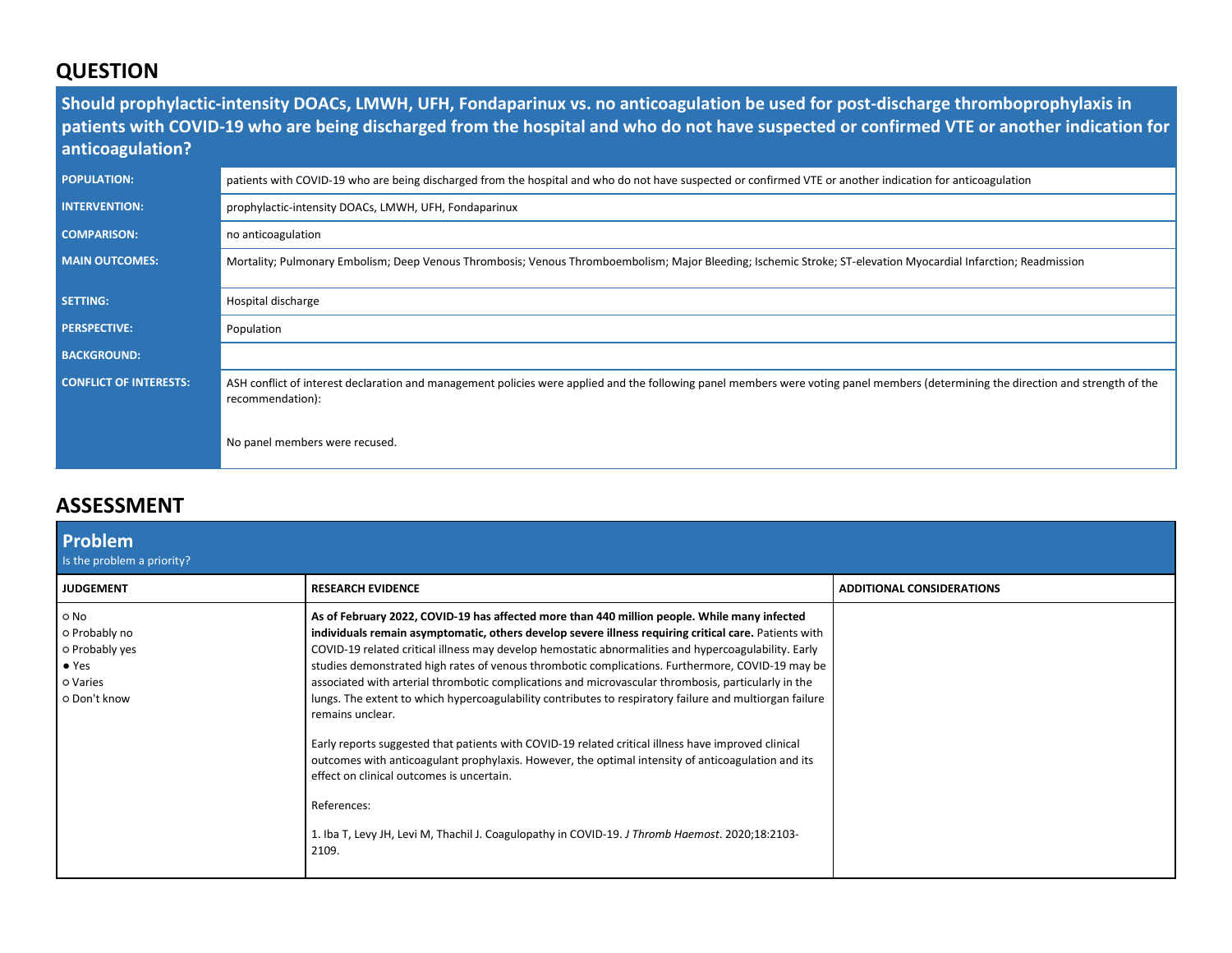|                                               | 3. Klok FA, Kruip MJHA, van der Meer NJM, et al. Incidence of thrombotic complications in critically ill<br>ICU patients with COVID-19. Thromb Res. 2020;191:145-147.                                                   |                                    |                                                |                                       |                                                      |                                                                                                    |                                                                                                                                                                                                                        |  |  |
|-----------------------------------------------|-------------------------------------------------------------------------------------------------------------------------------------------------------------------------------------------------------------------------|------------------------------------|------------------------------------------------|---------------------------------------|------------------------------------------------------|----------------------------------------------------------------------------------------------------|------------------------------------------------------------------------------------------------------------------------------------------------------------------------------------------------------------------------|--|--|
|                                               | 4. Helms J, Tacquard C, Severac F, et al. High risk of thrombosis in patients with severe SARS-CoV-2<br>infection: a multicenter prospective cohort study. Intensive Care Med. 2020;46:1089-1098.                       |                                    |                                                |                                       |                                                      |                                                                                                    |                                                                                                                                                                                                                        |  |  |
|                                               | 5. Fara MG, Stein LK, Skliut M, Morgello S, Fifi JT, Dhamoon MS. Macrothrombosis and stroke in<br>patients with mild Covid-19 infection. J Thromb Haemost. 2020;18:2031-2033.                                           |                                    |                                                |                                       |                                                      |                                                                                                    |                                                                                                                                                                                                                        |  |  |
|                                               | angiogenesis in Covid-19. N Engl J Med. 2020;383:120-128.                                                                                                                                                               |                                    |                                                |                                       |                                                      | 6. Ackermann M, Verleden SE, Kuehnel M, et al. Pulmonary vascular endothelialitis, thrombosis, and |                                                                                                                                                                                                                        |  |  |
|                                               | 7. Tang N, Bai H, Chen X, Gong J, Li D, Sun Z. Anticoagulant treatment is associated with decreased<br>mortality in severe coronavirus disease 2019 patients with coagulopathy. J Thromb Haemost.<br>2020;18:1094-1099. |                                    |                                                |                                       |                                                      |                                                                                                    |                                                                                                                                                                                                                        |  |  |
| <b>Desirable Effects</b>                      | How substantial are the desirable anticipated effects?                                                                                                                                                                  |                                    |                                                |                                       |                                                      |                                                                                                    |                                                                                                                                                                                                                        |  |  |
| <b>JUDGEMENT</b>                              | <b>RESEARCH EVIDENCE</b>                                                                                                                                                                                                |                                    |                                                |                                       |                                                      |                                                                                                    | <b>ADDITIONAL CONSIDERATIONS</b>                                                                                                                                                                                       |  |  |
| • Trivial<br>o Small<br>o Moderate<br>o Large | <b>Outcomes</b>                                                                                                                                                                                                         | Nº of<br>participants<br>(studies) | <b>Certainty of</b><br>the evidence<br>(GRADE) | <b>Relative</b><br>effect<br>(95% CI) | Anticipated absolute effects <sup>*</sup> (95%<br>CI |                                                                                                    | The panel remarked that the absolute effect on PE had some<br>overlap with all-cause mortality. The panel judged that the<br>aggregate of the desirable effects on critical outcomes would be<br>of Trivial magnitude. |  |  |
| o Varies<br>o Don't know                      |                                                                                                                                                                                                                         | Follow-up                          |                                                |                                       | Risk with no<br>anticoagulation                      | <b>Risk difference</b><br>with<br>prophylactic-<br>intensity DOACs,<br>LMWH, UFH,<br>Fondaparinux  |                                                                                                                                                                                                                        |  |  |
|                                               | Mortality<br>follow-up:                                                                                                                                                                                                 | 318<br>$(1 RCT)^1$                 | $\bigoplus$ OOO<br>Very lowb,c                 | OR 0.75<br>(0.16)                     | Low                                                  |                                                                                                    |                                                                                                                                                                                                                        |  |  |
|                                               | range <30 days<br>to 92 days <sup>a</sup>                                                                                                                                                                               |                                    |                                                | 3.38)                                 | 14 per 1,000 <sup>d</sup>                            | 3 fewer per 1,000<br>(12 fewer to 32<br>more)                                                      |                                                                                                                                                                                                                        |  |  |
|                                               |                                                                                                                                                                                                                         |                                    |                                                |                                       | Mean                                                 |                                                                                                    |                                                                                                                                                                                                                        |  |  |
|                                               |                                                                                                                                                                                                                         |                                    |                                                |                                       | 25 per 1,000 <sup>e</sup>                            | 6 fewer per 1,000<br>(21 fewer to 55                                                               |                                                                                                                                                                                                                        |  |  |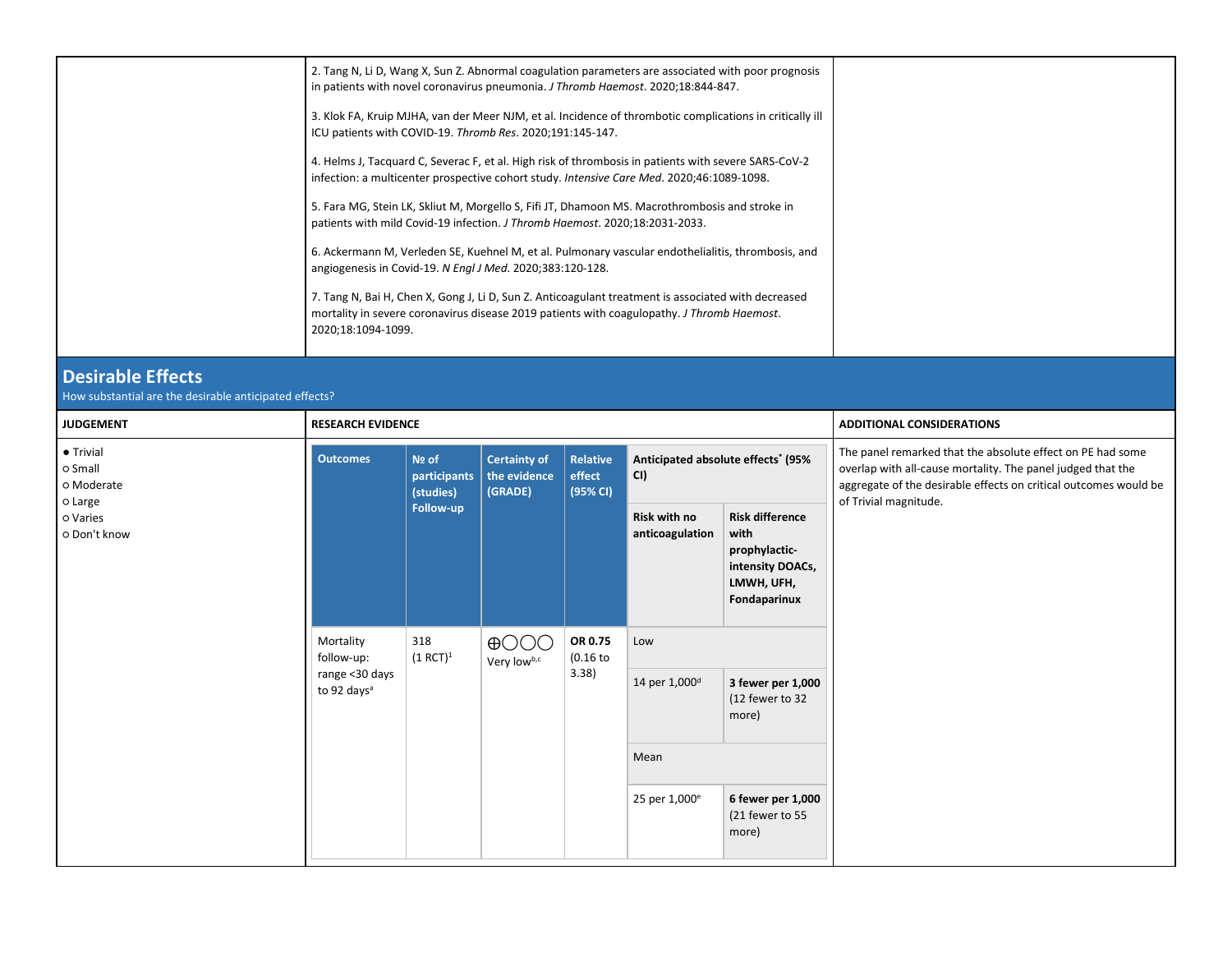|                                                                                                   |                    |                                |                       | High                      |                                                   |  |
|---------------------------------------------------------------------------------------------------|--------------------|--------------------------------|-----------------------|---------------------------|---------------------------------------------------|--|
|                                                                                                   |                    |                                |                       | 44 per 1,000 <sup>f</sup> | 11 fewer per<br>1,000<br>(37 fewer to 91<br>more) |  |
| Pulmonary<br>Embolism                                                                             | 318<br>$(1 RCT)^1$ | $\bigoplus$ OOO<br>Very lowh,i | OR 0.19<br>$(0.02$ to | Low                       |                                                   |  |
| follow-up:<br>range < 30 days<br>to 92 days <sup>g</sup>                                          |                    |                                | 1.69)                 | 3 per 1,000 <sup>d</sup>  | 2 fewer per 1,000<br>(3 fewer to 2<br>more)       |  |
|                                                                                                   |                    |                                |                       | Mean                      |                                                   |  |
|                                                                                                   |                    |                                |                       | 7 per 1,000 <sup>e</sup>  | 6 fewer per 1,000<br>(7 fewer to 5<br>more)       |  |
|                                                                                                   |                    |                                |                       | High                      |                                                   |  |
|                                                                                                   |                    |                                |                       | 20 per 1,000 <sup>f</sup> | 16 fewer per<br>1,000<br>(20 fewer to 13<br>more) |  |
| Deep Venous<br>Thrombosis of                                                                      | 318<br>$(1 RCT)^1$ | $\bigoplus$ OOO<br>Very lowh,k | OR 0.14<br>$(0.01$ to | Low                       |                                                   |  |
| the upper leg<br>(Proximal lower<br>extremity DVT)<br>follow-up:<br>range <30 days<br>to 92 daysi |                    |                                | 2.74)                 | 1 per $1,000^d$           | 1 fewer per 1,000<br>(1 fewer to 2<br>more)       |  |
|                                                                                                   |                    |                                |                       | Mean                      |                                                   |  |
|                                                                                                   |                    |                                |                       | 3 per 1,000 <sup>e</sup>  | 3 fewer per 1,000<br>(3 fewer to 5<br>more)       |  |
|                                                                                                   |                    |                                |                       |                           | High                                              |  |
|                                                                                                   |                    |                                |                       | 12 per 1,000f             | 10 fewer per<br>1,000                             |  |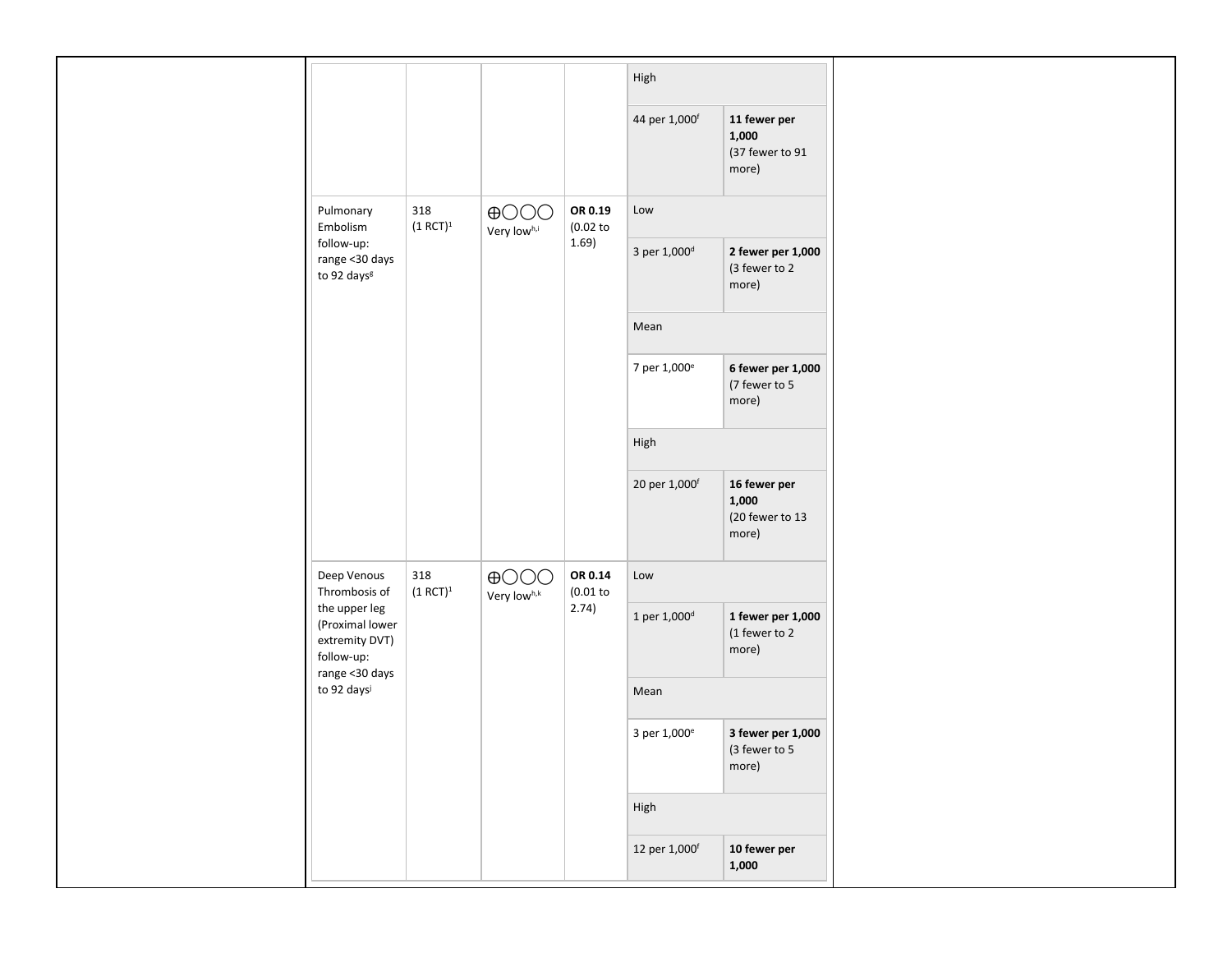| (12 fewer to 20<br>more)<br>318<br><b>Ischemic Stroke</b><br>Study population<br>$\bigoplus$ OOO<br>not<br>follow-up:<br>$(1 RCT)^1$<br>estimable<br>Very lowm,n<br>range 35 days<br>0 per 1,000<br>0 fewer per 1,000<br>to 92 days <sup>1</sup><br>(0 fewer to 0<br>fewer)<br>High |
|-------------------------------------------------------------------------------------------------------------------------------------------------------------------------------------------------------------------------------------------------------------------------------------|
|                                                                                                                                                                                                                                                                                     |
|                                                                                                                                                                                                                                                                                     |
|                                                                                                                                                                                                                                                                                     |
|                                                                                                                                                                                                                                                                                     |
| 4 per 1,000°<br>4 fewer per 1,000<br>(4 fewer to 4<br>fewer)                                                                                                                                                                                                                        |
| ST-elevation<br>318<br>Study population<br>$\bigoplus$ OOO<br>not<br>$(1 RCT)^1$<br>estimable<br>Myocardial<br>Very lowm,n                                                                                                                                                          |
| Infarction<br>0 per 1,000<br>0 fewer per 1,000<br>assessed with:<br>(0 fewer to 0<br>Myocardial<br>fewer)<br>Infarction<br>follow-up:                                                                                                                                               |
| range 35 days<br>High<br>to 92 days <sup>p</sup>                                                                                                                                                                                                                                    |
| 5 per 1,000 <sup>q</sup><br>5 fewer per 1,000<br>(5 fewer to 5<br>fewer)                                                                                                                                                                                                            |
| 318<br>OR 0.20<br>Readmission<br>Study population<br>$\oplus$ $\oplus$<br>$(0.01$ to<br>follow-up:<br>$(1 RCT)^1$<br>Low <sup>r</sup>                                                                                                                                               |
| range 35 days<br>4.15)<br>13 per 1,000<br>10 fewer per<br>to 92 days<br>1,000<br>(12 fewer to 38<br>more)                                                                                                                                                                           |
| High                                                                                                                                                                                                                                                                                |
| 155 per 1,000 <sup>s</sup><br>120 fewer per<br>1,000<br>(153 fewer to 277<br>more)                                                                                                                                                                                                  |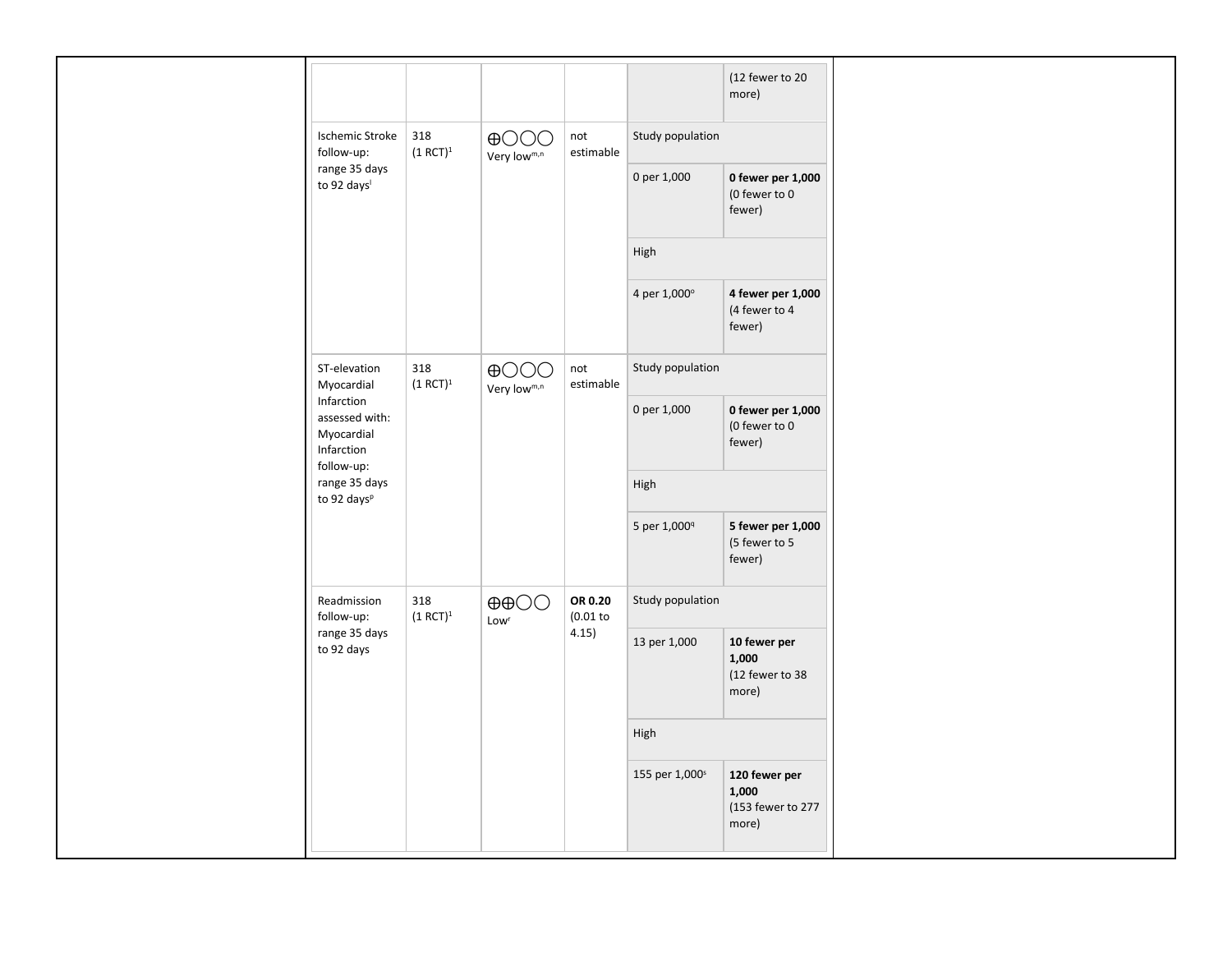| 1. | Ramacciotti, E., Barile Agati, L., Calderaro, D., Aguiar, V. C. R.,<br>Spyropoulos, A. C., de Oliveira, C. C. C., Lins Dos Santos, J., Volpiani, G.<br>G., Sobreira, M. L., Joviliano, E. E., Bohatch Junior, M. S., da Fonseca,<br>B. A. L., Ribeiro, M. S., Dusilek, C., Itinose, K., Sanches, S. M. V., de<br>Almeida Araujo Ramos, K., de Moraes, N. F., Tierno, Pfgmm, de Oliveira,<br>Alml, Tachibana, A., Chate, R. C., Santos, M. V. B., de Menezes<br>Cavalcante, B. B., Moreira, R. C. R., Chang, C., Tafur, A., Fareed, J.,<br>Lopes, R. D., investigators, Michelle. Rivaroxaban versus no<br>anticoagulation for post-discharge thromboprophylaxis after<br>hospitalisation for COVID-19 (MICHELLE): an open-label, multicentre,<br>randomised, controlled trial. Lancet; Jan 1 2022. |
|----|----------------------------------------------------------------------------------------------------------------------------------------------------------------------------------------------------------------------------------------------------------------------------------------------------------------------------------------------------------------------------------------------------------------------------------------------------------------------------------------------------------------------------------------------------------------------------------------------------------------------------------------------------------------------------------------------------------------------------------------------------------------------------------------------------|
| a. | The decision thresholds for All-Cause Mortality were: 16 per 1,000 for<br>Trivial/Small; 31 per 1,000 for Small/Moderate; 60 per 1,000 for                                                                                                                                                                                                                                                                                                                                                                                                                                                                                                                                                                                                                                                         |
| b. | Moderate/Large<br>The MICHELLE trial included patients at high risk of VTE and low risk of<br>bleeding. It is unclear what proportion of all discharged COVID-19                                                                                                                                                                                                                                                                                                                                                                                                                                                                                                                                                                                                                                   |
| c. | patients this represents.<br>The 95% CI of the absolute effect estimate crosses multiple decision<br>thresholds and includes small benefit and moderate harm; rated down 3                                                                                                                                                                                                                                                                                                                                                                                                                                                                                                                                                                                                                         |
| d. | levels for extremely serious imprecision<br>Lower boundary of 95% CI of pooled baseline risk analysis                                                                                                                                                                                                                                                                                                                                                                                                                                                                                                                                                                                                                                                                                              |
| е. | Mean of pooled baseline risk analysis                                                                                                                                                                                                                                                                                                                                                                                                                                                                                                                                                                                                                                                                                                                                                              |
| f. | Higher boundary of 95% CI of pooled baseline risk analysis                                                                                                                                                                                                                                                                                                                                                                                                                                                                                                                                                                                                                                                                                                                                         |
| q. | The decision thresholds for Pulmonary Embolism (Moderate severity)                                                                                                                                                                                                                                                                                                                                                                                                                                                                                                                                                                                                                                                                                                                                 |
|    | were: 27 per 1,000 for Trivial/Small; 53 per 1,000 for Small/Moderate;                                                                                                                                                                                                                                                                                                                                                                                                                                                                                                                                                                                                                                                                                                                             |
|    | 103 per 1,000 for Moderate/Large                                                                                                                                                                                                                                                                                                                                                                                                                                                                                                                                                                                                                                                                                                                                                                   |
| h. | The effect estimate is based on few events; rated down 2 levels for very                                                                                                                                                                                                                                                                                                                                                                                                                                                                                                                                                                                                                                                                                                                           |
|    | serious imprecision                                                                                                                                                                                                                                                                                                                                                                                                                                                                                                                                                                                                                                                                                                                                                                                |
| i. | Patients and providers were not blinded to group allocation and it is                                                                                                                                                                                                                                                                                                                                                                                                                                                                                                                                                                                                                                                                                                                              |
|    | unclear if test ordering was balanced during the trial. The CTPA that was                                                                                                                                                                                                                                                                                                                                                                                                                                                                                                                                                                                                                                                                                                                          |
|    | planned in all patients at 35 days, but performed in <80%, was                                                                                                                                                                                                                                                                                                                                                                                                                                                                                                                                                                                                                                                                                                                                     |
|    | assumed to primarily capture asymptomatic events                                                                                                                                                                                                                                                                                                                                                                                                                                                                                                                                                                                                                                                                                                                                                   |
| j. | The decision thresholds for Proximal Deep Venous Thrombosis (Moderate                                                                                                                                                                                                                                                                                                                                                                                                                                                                                                                                                                                                                                                                                                                              |
|    | severity) were: 37 per 1,000 for Trivial/Small; 73 per 1,000 for<br>Small/Moderate; 142 per 1,000 for Moderate/Large                                                                                                                                                                                                                                                                                                                                                                                                                                                                                                                                                                                                                                                                               |
| k. | Patients and providers were not blinded to group allocation and it is                                                                                                                                                                                                                                                                                                                                                                                                                                                                                                                                                                                                                                                                                                                              |
|    | unclear if test ordering was balanced during the trial. The US that was                                                                                                                                                                                                                                                                                                                                                                                                                                                                                                                                                                                                                                                                                                                            |
|    | planned in all patients at 35 days, but performed in <80%, was                                                                                                                                                                                                                                                                                                                                                                                                                                                                                                                                                                                                                                                                                                                                     |
|    | assumed to primarily capture asymptomatic events                                                                                                                                                                                                                                                                                                                                                                                                                                                                                                                                                                                                                                                                                                                                                   |
| I. | The decision thresholds for Ischemic Stroke (severe) were: 18 per 1,000                                                                                                                                                                                                                                                                                                                                                                                                                                                                                                                                                                                                                                                                                                                            |
|    | for Trivial/Small; 36 per 1,000 for Small/Moderate; 69 per 1,000 for                                                                                                                                                                                                                                                                                                                                                                                                                                                                                                                                                                                                                                                                                                                               |
|    | Moderate/Large                                                                                                                                                                                                                                                                                                                                                                                                                                                                                                                                                                                                                                                                                                                                                                                     |
|    | m. No events observed in the trial; rated down 2 levels for very serious                                                                                                                                                                                                                                                                                                                                                                                                                                                                                                                                                                                                                                                                                                                           |
|    | imprecision                                                                                                                                                                                                                                                                                                                                                                                                                                                                                                                                                                                                                                                                                                                                                                                        |
| n. | Patients and providers were not blinded to group allocation and it is                                                                                                                                                                                                                                                                                                                                                                                                                                                                                                                                                                                                                                                                                                                              |
|    | unclear if test ordering was balanced during the trial                                                                                                                                                                                                                                                                                                                                                                                                                                                                                                                                                                                                                                                                                                                                             |
| о. | One observational study reporting 0.4% ischemic stroke during 92 days                                                                                                                                                                                                                                                                                                                                                                                                                                                                                                                                                                                                                                                                                                                              |
|    | follow-up.                                                                                                                                                                                                                                                                                                                                                                                                                                                                                                                                                                                                                                                                                                                                                                                         |
| p. | The decision thresholds for ST-elevation Myocardial Infarction were: 23                                                                                                                                                                                                                                                                                                                                                                                                                                                                                                                                                                                                                                                                                                                            |
|    | per 1,000 for Trivial/Small; 44 per 1,000 for Small/Moderate; 86 per                                                                                                                                                                                                                                                                                                                                                                                                                                                                                                                                                                                                                                                                                                                               |
|    | 1,000 for Moderate/Large                                                                                                                                                                                                                                                                                                                                                                                                                                                                                                                                                                                                                                                                                                                                                                           |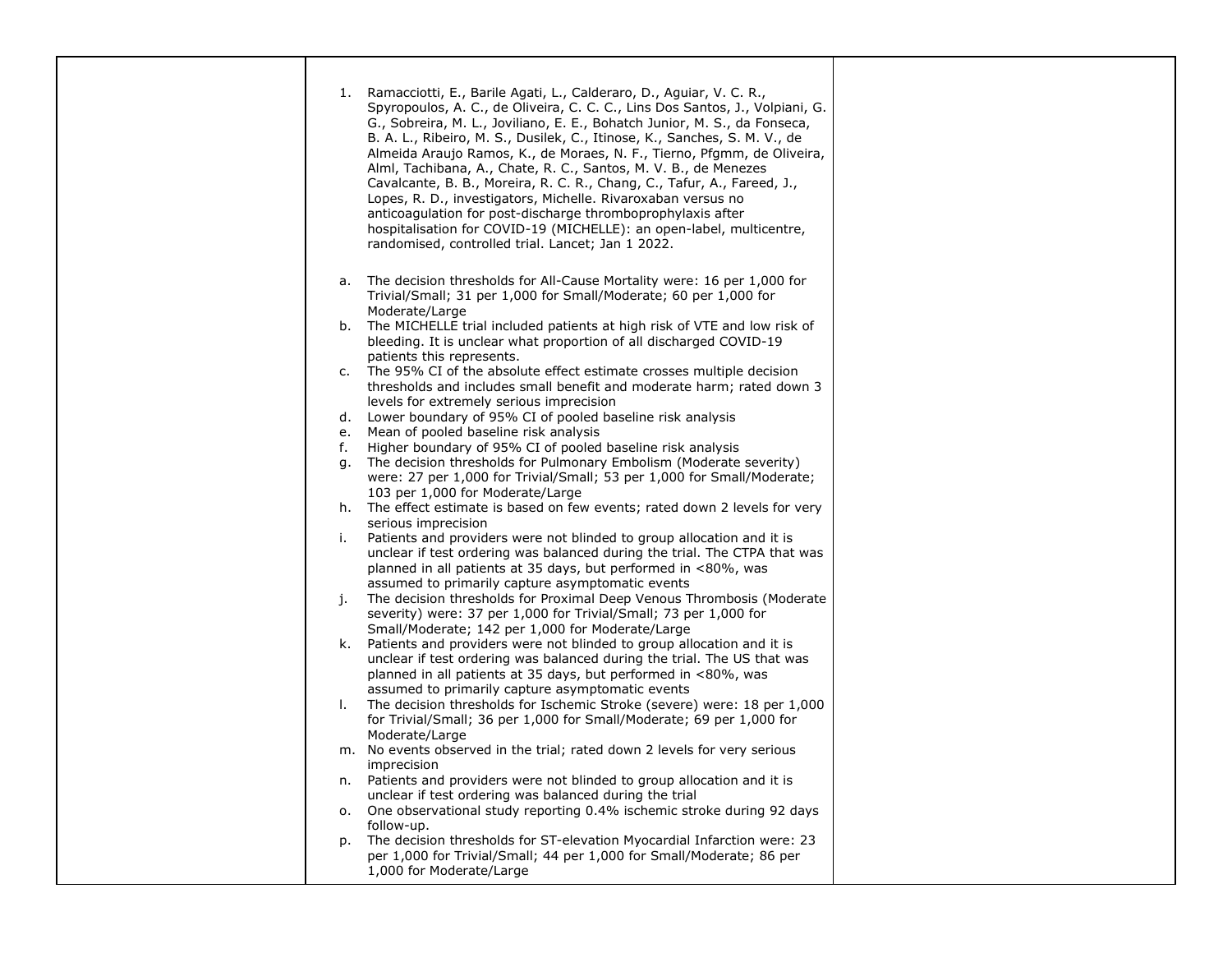|                                                                                        | q.<br>r.                                                                                                     | days follow-up.<br>follow-up         | One observational study reporting 0.5% myocardial infarction during 92<br>The 95% CI of the absolute effect estimate includes important benefit<br>and important harm; rated down 3 levels for very serious imprecision<br>s. One baseline risk study reported 15.5% readmission during 92 days |                                       |                                 |                                                                                                |                                                                                                                                                                                            |
|----------------------------------------------------------------------------------------|--------------------------------------------------------------------------------------------------------------|--------------------------------------|-------------------------------------------------------------------------------------------------------------------------------------------------------------------------------------------------------------------------------------------------------------------------------------------------|---------------------------------------|---------------------------------|------------------------------------------------------------------------------------------------|--------------------------------------------------------------------------------------------------------------------------------------------------------------------------------------------|
| <b>Undesirable Effects</b><br>How substantial are the undesirable anticipated effects? |                                                                                                              |                                      |                                                                                                                                                                                                                                                                                                 |                                       |                                 |                                                                                                |                                                                                                                                                                                            |
| <b>JUDGEMENT</b>                                                                       | <b>RESEARCH EVIDENCE</b>                                                                                     |                                      |                                                                                                                                                                                                                                                                                                 |                                       |                                 |                                                                                                | <b>ADDITIONAL CONSIDERATIONS</b>                                                                                                                                                           |
| o Large<br>o Moderate                                                                  | <b>Outcomes</b><br>Nº of                                                                                     | participants                         | <b>Certainty of</b><br>the evidence<br>(GRADE)                                                                                                                                                                                                                                                  | <b>Relative</b><br>effect<br>(95% CI) |                                 | Anticipated absolute effects <sup>*</sup> (95% CI)                                             | The effect on major bleeding in COVID-19 patients could not be<br>calculated due to no observed events in the randomized<br>controlled trial. Based on the absolute effect in non-COVID-19 |
| o Small<br>• Trivial<br>o Varies<br>o Don't know                                       |                                                                                                              | (studies)<br>Follow-up               |                                                                                                                                                                                                                                                                                                 |                                       | Risk with no<br>anticoagulation | <b>Risk difference with</b><br>prophylactic-<br>intensity DOACs,<br>LMWH, UFH,<br>Fondaparinux | patients, the panel judged the undesirable effect to be of Trivial<br>magnitude.                                                                                                           |
|                                                                                        | Major<br>Bleeding<br>follow-up:<br>range 35<br>days to 92<br>days <sup>a</sup><br>NON-COVID<br>acutely ill - | 318<br>$(1 RCT)^1$                   | $\oplus$ $\oplus$<br>Lowb                                                                                                                                                                                                                                                                       | not<br>estimable                      | Study population                |                                                                                                |                                                                                                                                                                                            |
|                                                                                        |                                                                                                              |                                      |                                                                                                                                                                                                                                                                                                 |                                       | 0 per 1,000                     | 0 fewer per 1,000<br>(0 fewer to 0 fewer)                                                      |                                                                                                                                                                                            |
|                                                                                        |                                                                                                              |                                      |                                                                                                                                                                                                                                                                                                 |                                       | Low                             |                                                                                                |                                                                                                                                                                                            |
|                                                                                        |                                                                                                              |                                      |                                                                                                                                                                                                                                                                                                 |                                       | 0 per $1,000^{\circ}$           | 0 fewer per 1,000<br>(0 fewer to 0 fewer)                                                      |                                                                                                                                                                                            |
|                                                                                        |                                                                                                              |                                      |                                                                                                                                                                                                                                                                                                 |                                       | High                            |                                                                                                |                                                                                                                                                                                            |
|                                                                                        |                                                                                                              |                                      |                                                                                                                                                                                                                                                                                                 |                                       | 16 per 1,000 <sup>d</sup>       | 16 fewer per 1,000<br>(16 fewer to 16<br>fewer)                                                |                                                                                                                                                                                            |
|                                                                                        |                                                                                                              | 27794<br>(4 RCTs) <sup>2,3,4,5</sup> | $\oplus$ $\oplus$<br>Lowe                                                                                                                                                                                                                                                                       | RR 2.09<br>$(1.33)$ to                | Low                             |                                                                                                |                                                                                                                                                                                            |
|                                                                                        | Major<br><b>Bleeding</b> <sup>a</sup>                                                                        |                                      |                                                                                                                                                                                                                                                                                                 | 3.27)                                 | 4 per 1,000                     | 4 more per 1,000<br>(1 more to 9 more)                                                         |                                                                                                                                                                                            |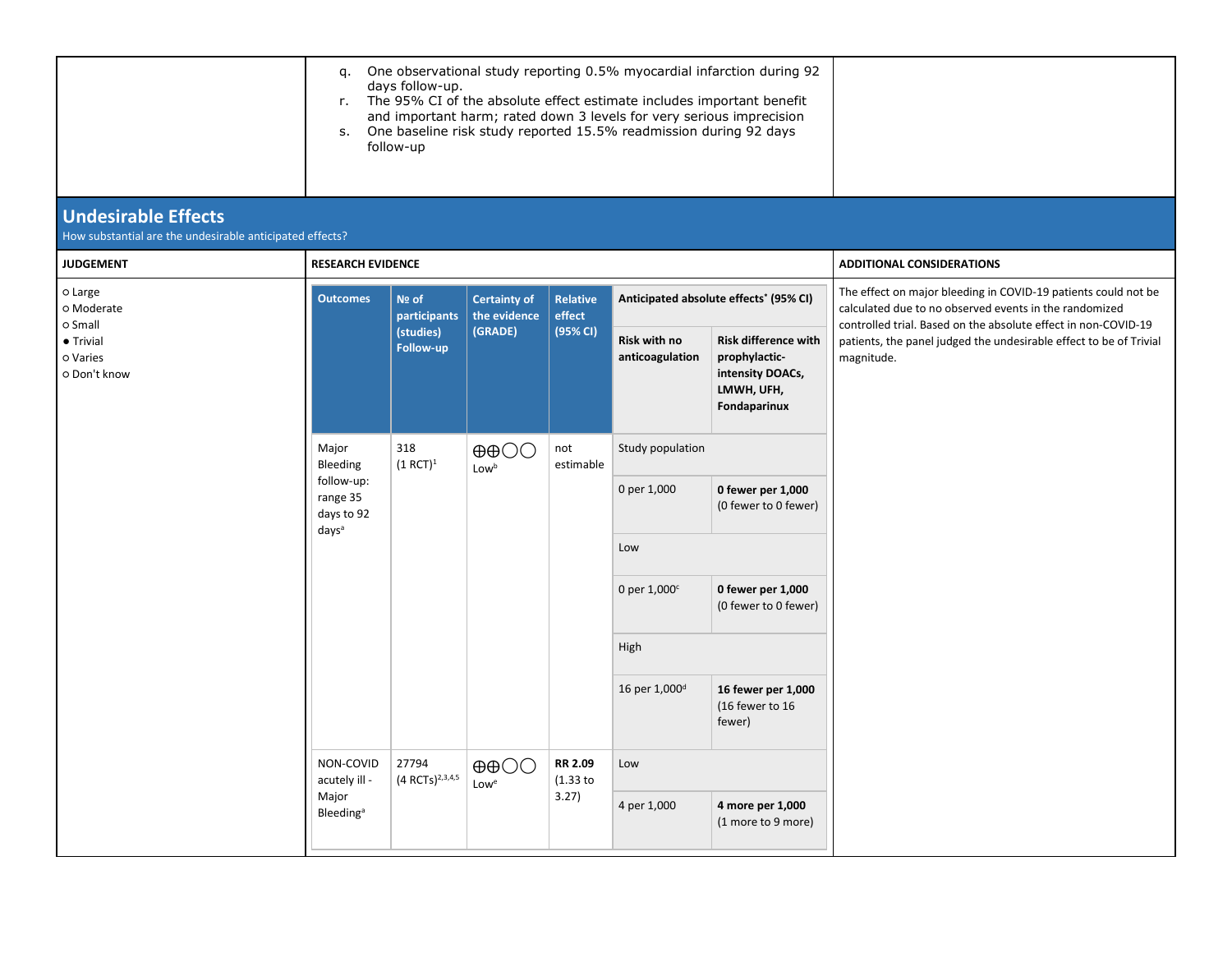|                                                                                                                                                      | High          |                     |
|------------------------------------------------------------------------------------------------------------------------------------------------------|---------------|---------------------|
|                                                                                                                                                      |               |                     |
|                                                                                                                                                      | 12 per 1,000f | 13 more per 1,000   |
|                                                                                                                                                      |               | (4 more to 27 more) |
|                                                                                                                                                      |               |                     |
|                                                                                                                                                      |               |                     |
| 1. Ramacciotti, E., Barile Agati, L., Calderaro, D., Aguiar, V. C. R.,                                                                               |               |                     |
| Spyropoulos, A. C., de Oliveira, C. C. C., Lins Dos Santos, J., Volpiani, G.                                                                         |               |                     |
| G., Sobreira, M. L., Joviliano, E. E., Bohatch Junior, M. S., da Fonseca,                                                                            |               |                     |
| B. A. L., Ribeiro, M. S., Dusilek, C., Itinose, K., Sanches, S. M. V., de<br>Almeida Araujo Ramos, K., de Moraes, N. F., Tierno, Pfgmm, de Oliveira, |               |                     |
| Alml, Tachibana, A., Chate, R. C., Santos, M. V. B., de Menezes                                                                                      |               |                     |
| Cavalcante, B. B., Moreira, R. C. R., Chang, C., Tafur, A., Fareed, J.,                                                                              |               |                     |
| Lopes, R. D., investigators, Michelle. Rivaroxaban versus no                                                                                         |               |                     |
| anticoagulation for post-discharge thromboprophylaxis after                                                                                          |               |                     |
| hospitalisation for COVID-19 (MICHELLE): an open-label, multicentre,<br>randomised, controlled trial. Lancet; Jan 1 2022.                            |               |                     |
| 2. Hull, R. D., Schellong, S. M., Tapson, V. F., Monreal, M., Samama, M.                                                                             |               |                     |
| M., Nicol, P., Vicaut, E., Turpie, A. G., Yusen, R. D., study, Exclaim.                                                                              |               |                     |
| Extended-duration venous thromboembolism prophylaxis in acutely ill                                                                                  |               |                     |
| medical patients with recently reduced mobility: a randomized trial. Ann<br>Intern Med; Jul 6 2010.                                                  |               |                     |
| 3. Goldhaber, S. Z., Leizorovicz, A., Kakkar, A. K., Haas, S. K., Merli, G.,                                                                         |               |                     |
| Knabb, R. M., Weitz, J. I., Investigators, Adopt, Trial. Apixaban versus                                                                             |               |                     |
| enoxaparin for thromboprophylaxis in medically ill patients. N Engl J                                                                                |               |                     |
| Med; Dec 8 2011.<br>4. Cohen, A. T., Spiro, T. E., Buller, H. R., Haskell, L., Hu, D., Hull, R.,                                                     |               |                     |
| Mebazaa, A., Merli, G., Schellong, S., Spyropoulos, A. C., Tapson, V.,                                                                               |               |                     |
| Investigators, Magellan. Rivaroxaban for thromboprophylaxis in acutely                                                                               |               |                     |
| ill medical patients. N Engl J Med; Feb 7 2013.                                                                                                      |               |                     |
| 5. Cohen, A. T., Harrington, R. A., Goldhaber, S. Z., Hull, R. D., Wiens, B.                                                                         |               |                     |
| L., Gold, A., Hernandez, A. F., Gibson, C. M., Investigators, Apex.                                                                                  |               |                     |
| Extended Thromboprophylaxis with Betrixaban in Acutely Ill Medical<br>Patients. N Engl J Med; Aug 11 2016.                                           |               |                     |
|                                                                                                                                                      |               |                     |
| The decision thresholds for Major Bleeding were: 23 per 1,000 for<br>а.                                                                              |               |                     |
| Trivial/Small; 46 per 1,000 for Small/Moderate; 89 per 1,000 for                                                                                     |               |                     |
| Moderate/Large                                                                                                                                       |               |                     |
| b. No events observed in the trial; rated down 2 levels for very serious                                                                             |               |                     |
| imprecision<br>Three of four baseline risk studies reported 0% Major bleeding<br>c.                                                                  |               |                     |
| One baseline risk study reported 1.6% major bleeding during 92 days<br>d.                                                                            |               |                     |
| follow-up                                                                                                                                            |               |                     |
| e. Very serious indirectness. Evidence from non-COVID-19 patients;                                                                                   |               |                     |
| Indirect comparison of interventions although no different effects                                                                                   |               |                     |
| observed in sensitivity analysis<br>Decousus (2011) reports on incidence of in hospital bleeding in patients<br>f.                                   |               |                     |
| who were not bleeding at admission and had data regarding bleeding                                                                                   |               |                     |
| during the 3 months prior to admission ( $n=10,866$ ) based on data from                                                                             |               |                     |
| the International Medical Prevention Registry on Venous                                                                                              |               |                     |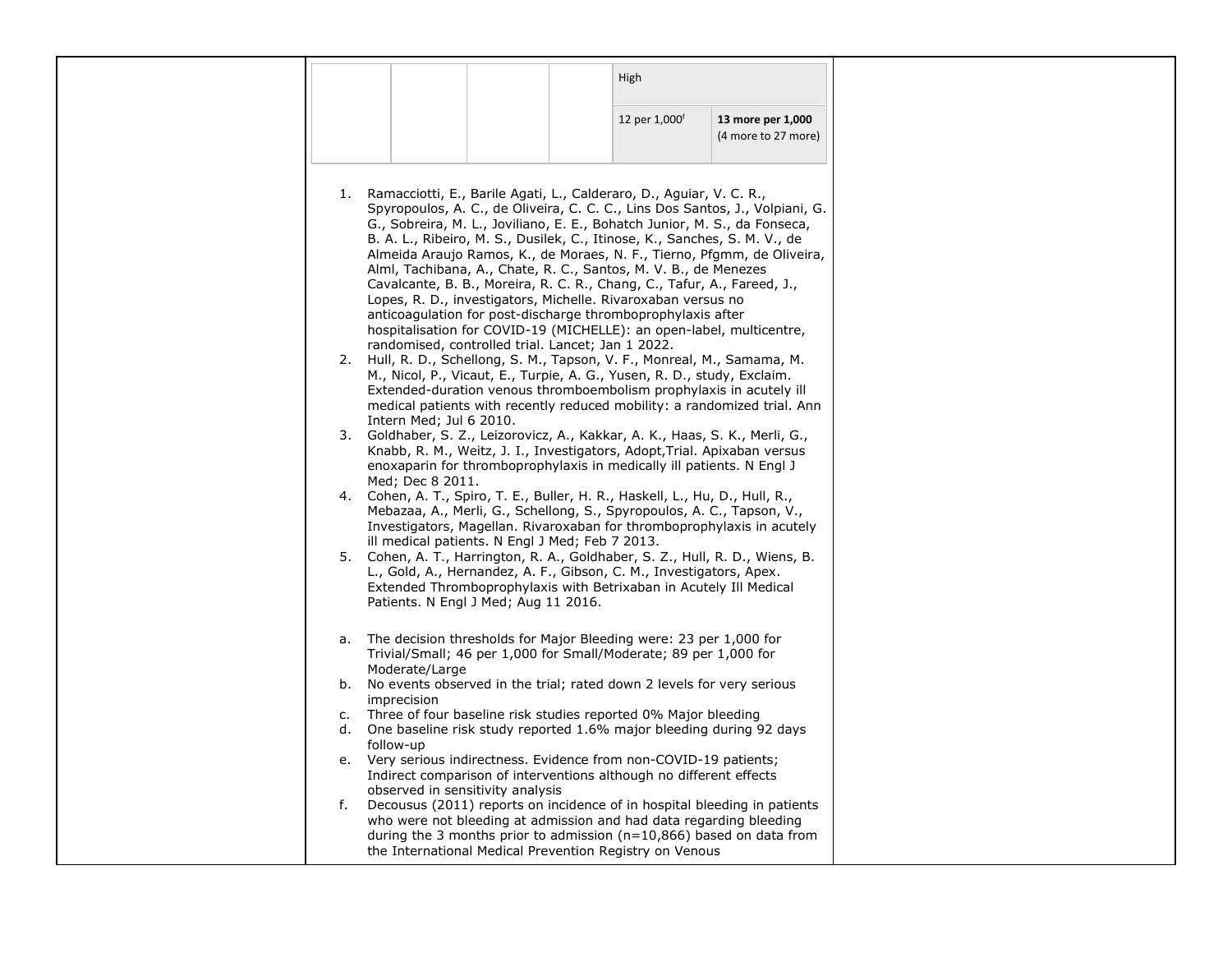|                                                                                                                                                                                                 | Thromboembolism (IMPROVE) from July 2002 and September 2006                                                                                                                                                                                                                                                                                                                                                                                                                                                                                                                                                                                                                                                                                                                                                                                                                                                                                                                                                                                                                                                                                                                                                                                                                                                                                                                                                                                                                  |                                                                                                                                                                                                                                                                                                  |
|-------------------------------------------------------------------------------------------------------------------------------------------------------------------------------------------------|------------------------------------------------------------------------------------------------------------------------------------------------------------------------------------------------------------------------------------------------------------------------------------------------------------------------------------------------------------------------------------------------------------------------------------------------------------------------------------------------------------------------------------------------------------------------------------------------------------------------------------------------------------------------------------------------------------------------------------------------------------------------------------------------------------------------------------------------------------------------------------------------------------------------------------------------------------------------------------------------------------------------------------------------------------------------------------------------------------------------------------------------------------------------------------------------------------------------------------------------------------------------------------------------------------------------------------------------------------------------------------------------------------------------------------------------------------------------------|--------------------------------------------------------------------------------------------------------------------------------------------------------------------------------------------------------------------------------------------------------------------------------------------------|
| <b>Certainty of evidence</b><br>What is the overall certainty of the evidence of effects?                                                                                                       |                                                                                                                                                                                                                                                                                                                                                                                                                                                                                                                                                                                                                                                                                                                                                                                                                                                                                                                                                                                                                                                                                                                                                                                                                                                                                                                                                                                                                                                                              |                                                                                                                                                                                                                                                                                                  |
| <b>JUDGEMENT</b>                                                                                                                                                                                | <b>RESEARCH EVIDENCE</b>                                                                                                                                                                                                                                                                                                                                                                                                                                                                                                                                                                                                                                                                                                                                                                                                                                                                                                                                                                                                                                                                                                                                                                                                                                                                                                                                                                                                                                                     | <b>ADDITIONAL CONSIDERATIONS</b>                                                                                                                                                                                                                                                                 |
| • Very low<br>o Low<br>o Moderate<br>0 High<br>O No included studies                                                                                                                            |                                                                                                                                                                                                                                                                                                                                                                                                                                                                                                                                                                                                                                                                                                                                                                                                                                                                                                                                                                                                                                                                                                                                                                                                                                                                                                                                                                                                                                                                              | There was consensus among the panel that the overall certainty<br>of evidence for desirable and undesirable effects was very low.<br>Depending on the outcome, this was primarily due to very<br>serious or extremely serious imprecision, serious risk of bias,<br>and/or serious indirectness. |
| <b>Values</b>                                                                                                                                                                                   | Is there important uncertainty about or variability in how much people value the main outcomes?                                                                                                                                                                                                                                                                                                                                                                                                                                                                                                                                                                                                                                                                                                                                                                                                                                                                                                                                                                                                                                                                                                                                                                                                                                                                                                                                                                              |                                                                                                                                                                                                                                                                                                  |
| <b>JUDGEMENT</b>                                                                                                                                                                                | <b>RESEARCH EVIDENCE</b>                                                                                                                                                                                                                                                                                                                                                                                                                                                                                                                                                                                                                                                                                                                                                                                                                                                                                                                                                                                                                                                                                                                                                                                                                                                                                                                                                                                                                                                     | <b>ADDITIONAL CONSIDERATIONS</b>                                                                                                                                                                                                                                                                 |
| o Important uncertainty or variability<br>• Possibly important uncertainty or variability<br>o Probably no important uncertainty or<br>variability<br>o No important uncertainty or variability | The relative importance of the outcomes reported in the literature is indicated by utility values on a<br>scale of 0 to 1, where $0 =$ death and $1.0 =$ full health. The utility values reflect the relative value placed<br>on a given health state characterized by that condition, with higher values reflecting less impairment<br>and lower values reflecting greater impact on life. A systematic review of observational studies (10)<br>suggests that affected people place a moderate relative value on avoiding pulmonary embolism, DVT,<br>major bleeding and a low relative value (indicating great impairment on outcomes such as intracranial<br>bleeds). There is moderate to high certainty in these findings. The evidence suggests that there is<br>variability around these values or relative importance that the affected population places on these<br>outcomes but this may be a result of the way they are measured. Below is the research evidence as<br>synthesized.<br>Survey results with ASH VTE guideline panels using visual analogue scales showed lower values than<br>the one described below and this is explained by the fact that methods such as the standard gamble<br>produce results that suggest less impairment of health.<br>The relative importance of the outcomes* was as follows in the identified studies:<br>Pulmonary embolism: 0.63-0.93 (3), (11), (1) - survey of ASH panelists: 0.25 for severe to 0.62 for<br>mild) | The panel judged that the relative importance of the outcomes<br>will not be different compared to patients not diagnosed with<br>COVID-19 but that there is possibly important uncertainty or<br>variability about the value they assign to different outcomes.                                 |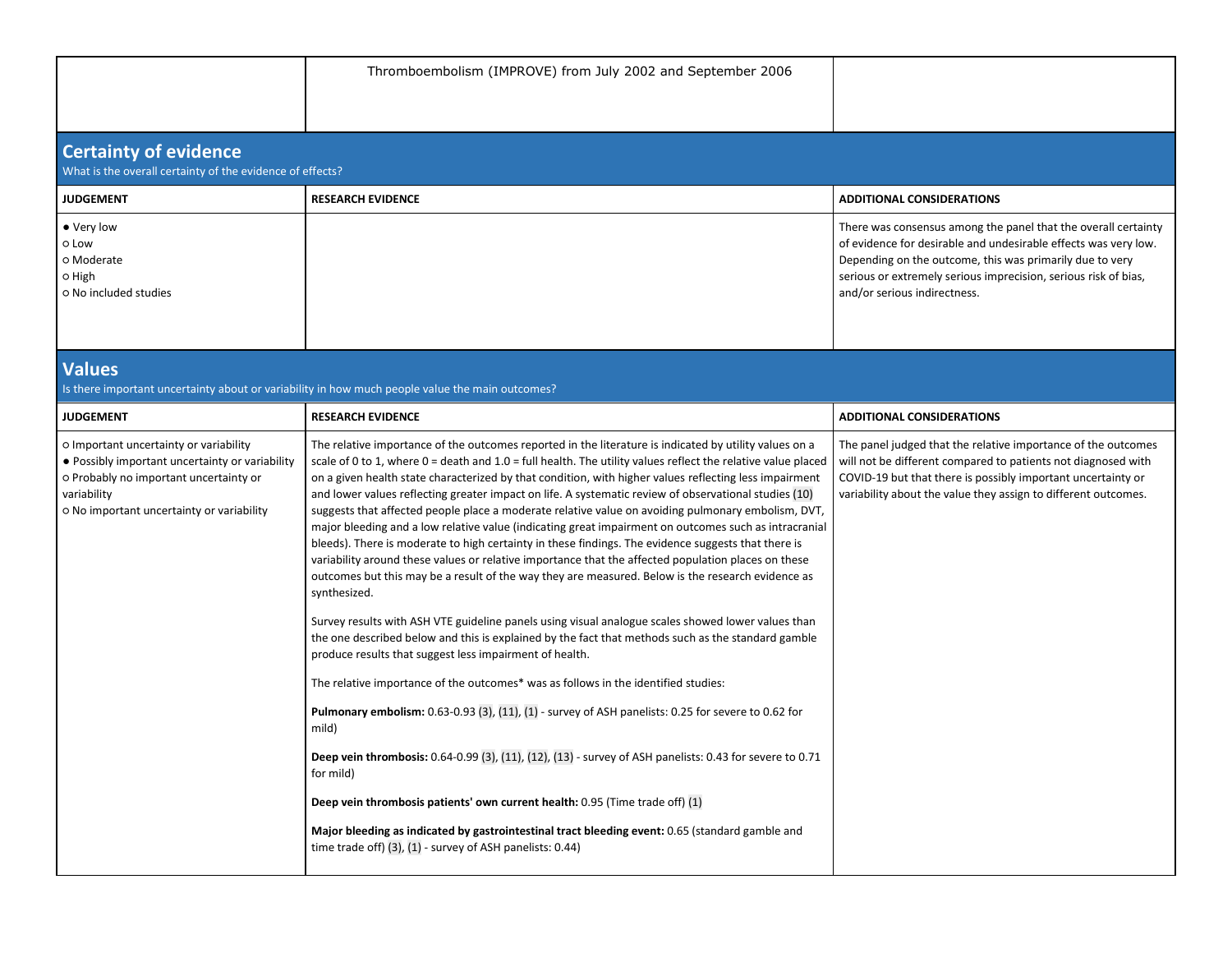| Minor intracranial bleeding event: 0.75 (standard gamble) (3)<br>Major intracranial bleeding event: 0.15 (standard gamble) (3)<br>Central nervous system bleeding: 0.29-0.60 (standard gamble) (6), (4)                                                                                                                                                                                                                                                                                                                                                                   |
|---------------------------------------------------------------------------------------------------------------------------------------------------------------------------------------------------------------------------------------------------------------------------------------------------------------------------------------------------------------------------------------------------------------------------------------------------------------------------------------------------------------------------------------------------------------------------|
|                                                                                                                                                                                                                                                                                                                                                                                                                                                                                                                                                                           |
|                                                                                                                                                                                                                                                                                                                                                                                                                                                                                                                                                                           |
|                                                                                                                                                                                                                                                                                                                                                                                                                                                                                                                                                                           |
| Treatment with LMWH: 0.993 (time trade off) $(9)^*$ indicated by utility value where 0 = death and 1.0<br>= full health                                                                                                                                                                                                                                                                                                                                                                                                                                                   |
| Studies described the following regarding the relative importance of outcomes and patients'<br>preferences for VTE prophylaxis: Patients highly value the benefits of VTE risk reduction of VTE<br>prophylaxis (2), (1), (5), (7) and they would like to avoid adverse events but most of them are "not<br>afraid of" the adverse events $(14)$ , $(2)$ , $(4)$ , $(5)$ , $(7)$ . Patients highly value the benefits of VTE risk<br>reduction of VTE prophylaxis; patients would like to avoid adverse events but most of them are "not<br>afraid of" the adverse events. |
| Studies additionally described the following regarding the relative importance of outcomes and<br>patients' preferences for the pharmacological prophylaxis: Most patients (78%) receiving low<br>molecular weight heparin would like to continue with the same methods (8).                                                                                                                                                                                                                                                                                              |

## **Balance of effects**

| Does the balance between desirable and undesirable effects favor the intervention or the comparison? |
|------------------------------------------------------------------------------------------------------|
|------------------------------------------------------------------------------------------------------|

| <b>JUDGEMENT</b>                                                                                                                                                                                                            | <b>RESEARCH EVIDENCE</b> | <b>ADDITIONAL CONSIDERATIONS</b>                                                                                                                                                                                                                                                                                                                                                                        |  |  |  |  |  |
|-----------------------------------------------------------------------------------------------------------------------------------------------------------------------------------------------------------------------------|--------------------------|---------------------------------------------------------------------------------------------------------------------------------------------------------------------------------------------------------------------------------------------------------------------------------------------------------------------------------------------------------------------------------------------------------|--|--|--|--|--|
| O Favors the comparison<br>• Probably favors the comparison<br>o Does not favor either the intervention or the<br>comparison<br>o Probably favors the intervention<br>O Favors the intervention<br>o Varies<br>o Don't know |                          | The panel judged that the balance of effects would probably<br>favor the comparison, i.e. no post-discharge anticoagulation. The<br>panel also considered that the certainty of the evidence was very<br>low, and that the randomized controlled trial included patients<br>who were at higher risk of VTE and lower risk of major bleeding<br>than the total population of interest for this question. |  |  |  |  |  |
| <b>Resources required</b><br>How large are the resource requirements (costs)?                                                                                                                                               |                          |                                                                                                                                                                                                                                                                                                                                                                                                         |  |  |  |  |  |
| <b>JUDGEMENT</b>                                                                                                                                                                                                            | <b>RESEARCH EVIDENCE</b> | <b>ADDITIONAL CONSIDERATIONS</b>                                                                                                                                                                                                                                                                                                                                                                        |  |  |  |  |  |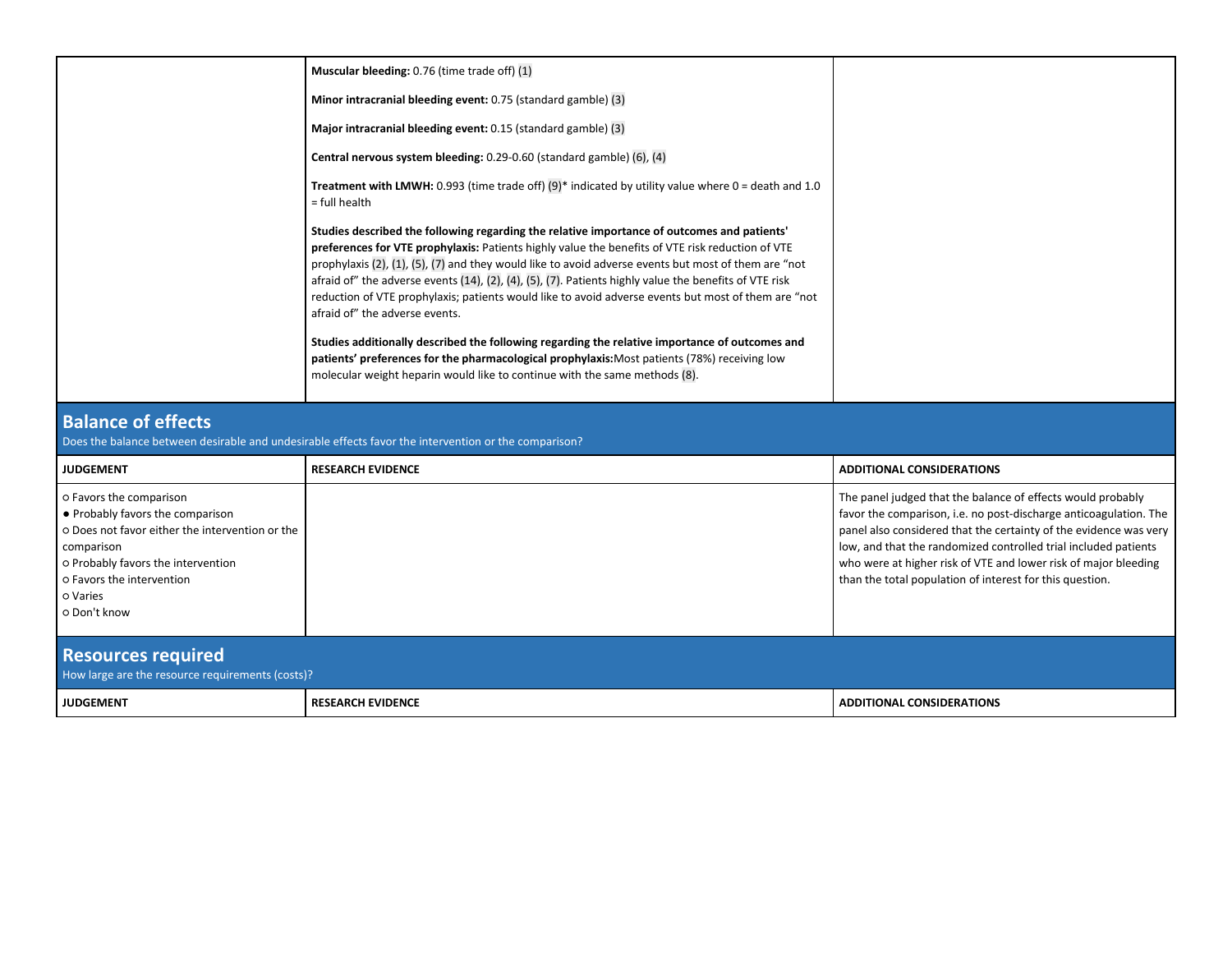|                                                                   | Warfarin INR 2.0 - 3.0 \$4.96 (only drug cost - monitoring not included) |  |
|-------------------------------------------------------------------|--------------------------------------------------------------------------|--|
|                                                                   | Rivaroxaban 20 mg \$520.72                                               |  |
|                                                                   | Heparin SQ 20,000 U BID \$190.00                                         |  |
|                                                                   | Fondaparinux 10mg/0.8 ml \$857.39                                        |  |
|                                                                   | Fondaparinux 7.5mg/0.6 ml \$466.73                                       |  |
|                                                                   | Enoxaparin 80 mg BID \$326.73                                            |  |
|                                                                   | Dalteparin 15,000 U \$3,767.54                                           |  |
|                                                                   | Dabigatran 75, 110 or 150 mg BID \$458.65                                |  |
|                                                                   | Apixaban 5 mg po BID \$533.01                                            |  |
|                                                                   | Therapeutic-intensity anticoagulation                                    |  |
|                                                                   |                                                                          |  |
|                                                                   | Rivaroxaban 10 mg \$508.72                                               |  |
|                                                                   | Heparin SQ 5,000 U BID \$34.91                                           |  |
|                                                                   | Fondaparinux 2.5 mg/0.5 ml \$313.20                                      |  |
|                                                                   | Enoxaparin 40 mg \$176.75                                                |  |
|                                                                   | Dalteparin 5,000 U \$1,326.91                                            |  |
|                                                                   | Dabigatran 75 mg \$240.41                                                |  |
|                                                                   | Betrixaban 80 mg \$472.65                                                |  |
| O Moderate savings<br>o Large savings<br>o Varies<br>o Don't know | Apixaban 2.5 mg po BID \$520.71                                          |  |
|                                                                   | <b>Prophylactic-intensity anticoagulation</b>                            |  |
| o Moderate costs<br>o Negligible costs and savings                | Monthly drug prices (US) are listed.                                     |  |
|                                                                   | Cost of interventions (selected)                                         |  |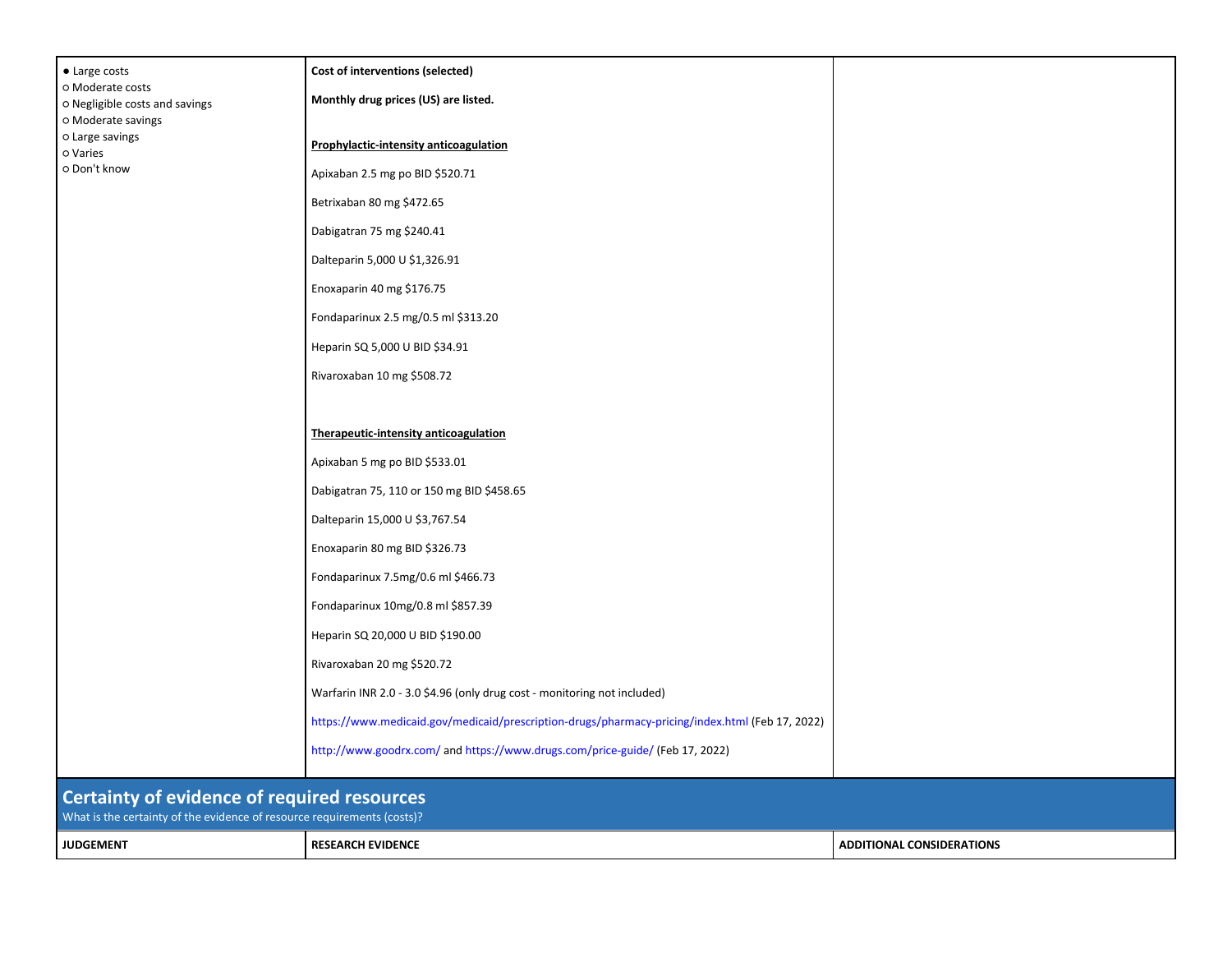| o Very low<br>o Low<br>o Moderate<br>O High<br>• No included studies                                                                                                                                                                 |                                                                                                                                                                                                                                                                                                                                                                                                                                                                                                                                                                                                                                                                                                                                                                                                                                                                                                                                                                                                                                                                                                                                                                                                                                                                                                                                                                                                                    |                                                                                                                                                                                                                                                                                                                                                                                                                                                            |  |  |
|--------------------------------------------------------------------------------------------------------------------------------------------------------------------------------------------------------------------------------------|--------------------------------------------------------------------------------------------------------------------------------------------------------------------------------------------------------------------------------------------------------------------------------------------------------------------------------------------------------------------------------------------------------------------------------------------------------------------------------------------------------------------------------------------------------------------------------------------------------------------------------------------------------------------------------------------------------------------------------------------------------------------------------------------------------------------------------------------------------------------------------------------------------------------------------------------------------------------------------------------------------------------------------------------------------------------------------------------------------------------------------------------------------------------------------------------------------------------------------------------------------------------------------------------------------------------------------------------------------------------------------------------------------------------|------------------------------------------------------------------------------------------------------------------------------------------------------------------------------------------------------------------------------------------------------------------------------------------------------------------------------------------------------------------------------------------------------------------------------------------------------------|--|--|
| <b>Cost effectiveness</b><br>Does the cost-effectiveness of the intervention favor the intervention or the comparison?                                                                                                               |                                                                                                                                                                                                                                                                                                                                                                                                                                                                                                                                                                                                                                                                                                                                                                                                                                                                                                                                                                                                                                                                                                                                                                                                                                                                                                                                                                                                                    |                                                                                                                                                                                                                                                                                                                                                                                                                                                            |  |  |
| <b>JUDGEMENT</b>                                                                                                                                                                                                                     | <b>RESEARCH EVIDENCE</b>                                                                                                                                                                                                                                                                                                                                                                                                                                                                                                                                                                                                                                                                                                                                                                                                                                                                                                                                                                                                                                                                                                                                                                                                                                                                                                                                                                                           | <b>ADDITIONAL CONSIDERATIONS</b>                                                                                                                                                                                                                                                                                                                                                                                                                           |  |  |
| o Favors the comparison<br>o Probably favors the comparison<br>o Does not favor either the intervention or the<br>comparison<br>o Probably favors the intervention<br>o Favors the intervention<br>o Varies<br>• No included studies | No direct cost-effectiveness analyses in post-discharge COVID-19 patients were identified.<br>Evidence on extended VTE prophylaxis in discharged medical and surgical patients without COVID-<br>19 based on our 2018 review for the ASH clinical practice guidelines on VTE:<br>Thirteen studies reported the comparison of extended (typically 30-35 days) with short course<br>(typically 10-14 days) prophylaxis strategies of the same medication (Bergqvist 1999, Bergqvist 2000,<br>Bischof 2006, Cain 2012, Dahl 2003, Davies 2000, Detournay 1998, Dranitsaris 2009, Haentjens 2004,<br>Sarasin 1996, Sarasin 2002, Skedgel 2007, Uppal 2012), while four other studies compared extended<br>prophylaxis with another medication (the comparisons included extended fondaparinux with<br>enoxaparin, extended enoxaparin compared with warfarin, and extended rivaroxaban compared with<br>enoxaparin) (Capri 2010, Duran 2011, Dahl 2003, Friedman 2000). In general, extended prophylaxis<br>was cost effective compared with short-course prophylaxis across different settings, except in one<br>study that suggested ten days of dalteparin was cost-effective compared to extended prophylaxis,<br>and another that suggested the marginal cost of extended prophylaxis with LMWH was too<br>expensive. In patients at high bleeding risk, extended prophylaxis was found to generate higher costs. | The panel agreed that the identified cost-effectiveness evidence<br>was too indirect for this population and intervention. The<br>evidence was mentioned, but the panel judgement was "no<br>included studies" for the question of interest.                                                                                                                                                                                                               |  |  |
| <b>Equity</b><br>What would be the impact on health equity?                                                                                                                                                                          |                                                                                                                                                                                                                                                                                                                                                                                                                                                                                                                                                                                                                                                                                                                                                                                                                                                                                                                                                                                                                                                                                                                                                                                                                                                                                                                                                                                                                    |                                                                                                                                                                                                                                                                                                                                                                                                                                                            |  |  |
| <b>JUDGEMENT</b>                                                                                                                                                                                                                     | <b>RESEARCH EVIDENCE</b>                                                                                                                                                                                                                                                                                                                                                                                                                                                                                                                                                                                                                                                                                                                                                                                                                                                                                                                                                                                                                                                                                                                                                                                                                                                                                                                                                                                           | <b>ADDITIONAL CONSIDERATIONS</b>                                                                                                                                                                                                                                                                                                                                                                                                                           |  |  |
| • Reduced<br>o Probably reduced<br>o Probably no impact<br>o Probably increased<br>o Increased<br>o Varies<br>O Don't know                                                                                                           | No research evidence identified to address the impact on health equity.                                                                                                                                                                                                                                                                                                                                                                                                                                                                                                                                                                                                                                                                                                                                                                                                                                                                                                                                                                                                                                                                                                                                                                                                                                                                                                                                            | The panel recognized that COVID-19 disproportionately affects<br>certain segments of the general population, including Blacks and<br>Hispanics.<br>People who are not insured may have less access to post-<br>discharge anticoagulation. If a recommendation to not use<br>anticoagulants is made then equity would be increased.<br>This judgement also considered potential cost for the<br>intervention, in particular for those paying out of pocket. |  |  |
| <b>Acceptability</b><br>Is the intervention acceptable to key stakeholders?                                                                                                                                                          |                                                                                                                                                                                                                                                                                                                                                                                                                                                                                                                                                                                                                                                                                                                                                                                                                                                                                                                                                                                                                                                                                                                                                                                                                                                                                                                                                                                                                    |                                                                                                                                                                                                                                                                                                                                                                                                                                                            |  |  |
| <b>JUDGEMENT</b>                                                                                                                                                                                                                     | <b>RESEARCH EVIDENCE</b>                                                                                                                                                                                                                                                                                                                                                                                                                                                                                                                                                                                                                                                                                                                                                                                                                                                                                                                                                                                                                                                                                                                                                                                                                                                                                                                                                                                           | <b>ADDITIONAL CONSIDERATIONS</b>                                                                                                                                                                                                                                                                                                                                                                                                                           |  |  |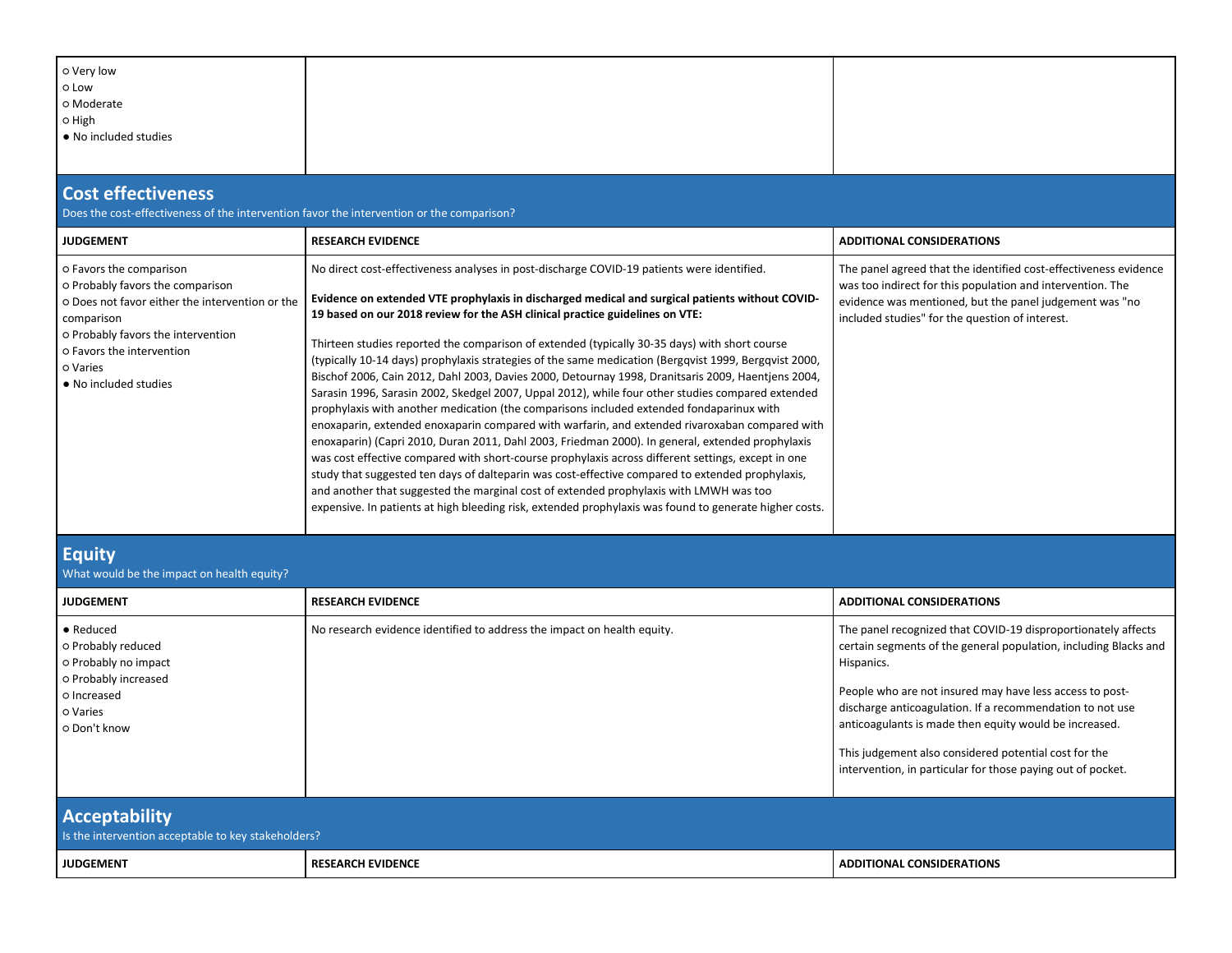| o No<br>o Probably no<br>• Probably yes<br>o Yes<br>o Varies<br>O Don't know         | Indirect evidence on VTE treatment in outpatients based on a 2018 review:<br>Observational studies suggest patients with acute proximal DVT treated at home with daily LMWH<br>injections had greater treatment satisfaction than the hospital care group receiving 5 days of LMWH<br>and VKA at the hospital. Even returning to the hospital every day for LMWH injections was considered<br>more convenient than being admitted. Almost all patients in an outpatient treatment program were<br>satisfied with this treatment. (Hull et al., 2009) (Zed et al., 2008) VTE patient satisfaction with DOACs<br>was reported to be higher and treatment burden lower than with LMWH/VKA. (Attaya et al., 2012)<br>Observational studies also reported that the proportion of patients with VTE managed at home varies<br>substantially between countries and settings, with most physicians preferring to treat patients with<br>VTE at home if feasible. (Schwarz et al., 2001)(Spencer et al., 2009)(Stein et al., 2010)(Blattler et al.,<br>2005)(Squizzato et al., 2010)                                                                                                                                                                                                                                                           | The acceptability of the intervention to various stakeholders<br>(patients, healthcare providers, institutions, etc.) was<br>considered.<br>The intervention was felt to be acceptable to patients.<br>The intervention was felt to be acceptable to providers.<br>However, the panel acknowledged that given the very low<br>certainty in evidence, there may be regional variation in<br>acceptability of the intervention. |
|--------------------------------------------------------------------------------------|---------------------------------------------------------------------------------------------------------------------------------------------------------------------------------------------------------------------------------------------------------------------------------------------------------------------------------------------------------------------------------------------------------------------------------------------------------------------------------------------------------------------------------------------------------------------------------------------------------------------------------------------------------------------------------------------------------------------------------------------------------------------------------------------------------------------------------------------------------------------------------------------------------------------------------------------------------------------------------------------------------------------------------------------------------------------------------------------------------------------------------------------------------------------------------------------------------------------------------------------------------------------------------------------------------------------------------------|-------------------------------------------------------------------------------------------------------------------------------------------------------------------------------------------------------------------------------------------------------------------------------------------------------------------------------------------------------------------------------------------------------------------------------|
| Feasibility<br>Is the intervention feasible to implement?                            |                                                                                                                                                                                                                                                                                                                                                                                                                                                                                                                                                                                                                                                                                                                                                                                                                                                                                                                                                                                                                                                                                                                                                                                                                                                                                                                                       |                                                                                                                                                                                                                                                                                                                                                                                                                               |
| <b>JUDGEMENT</b>                                                                     | <b>RESEARCH EVIDENCE</b>                                                                                                                                                                                                                                                                                                                                                                                                                                                                                                                                                                                                                                                                                                                                                                                                                                                                                                                                                                                                                                                                                                                                                                                                                                                                                                              | <b>ADDITIONAL CONSIDERATIONS</b>                                                                                                                                                                                                                                                                                                                                                                                              |
| o No<br>o Probably no<br>o Probably yes<br>$\bullet$ Yes<br>o Varies<br>o Don't know | Indirect evidence on VTE treatment in outpatients based on our 2018 review:<br>Observational research suggests the following regarding feasibility issues to utilizing home treatment<br>with anticoagulation for VTE patients: One study comparing an emergency department care model to<br>a decentralized primary and home care model for management of acute lower-extremity DVT found<br>that the decentralized model was feasible and easily implemented by primary care providers and the<br>two models were shown to have comparable short-term outcomes with respect to effectiveness and<br>safety. (Vinson 2006)<br>A retrospective cohort study of 175 patients found that higher-risk patients with acute PE sent home<br>within 24 hours of emergency-department registration more commonly received expedited follow up<br>within three days than low-risk patients. For all patients, the rate of adverse outcomes at 5 days and<br>30 days was very low, though the study was not adequately powered to measure safety of the<br>management approach. (Vinson 2015)<br>Interventions including a VTE care pathway and systematic education, patient follow-up, order sets<br>and post-hospital care, might improve duration of hospital stay, prevent re-admissions and reduce<br>cost of care. (Misky et al., 2014) | The intervention was felt to be feasible as prophylactic<br>anticoagulation is already being used in the management of<br>some patients after hospitalization for COVID-19.                                                                                                                                                                                                                                                   |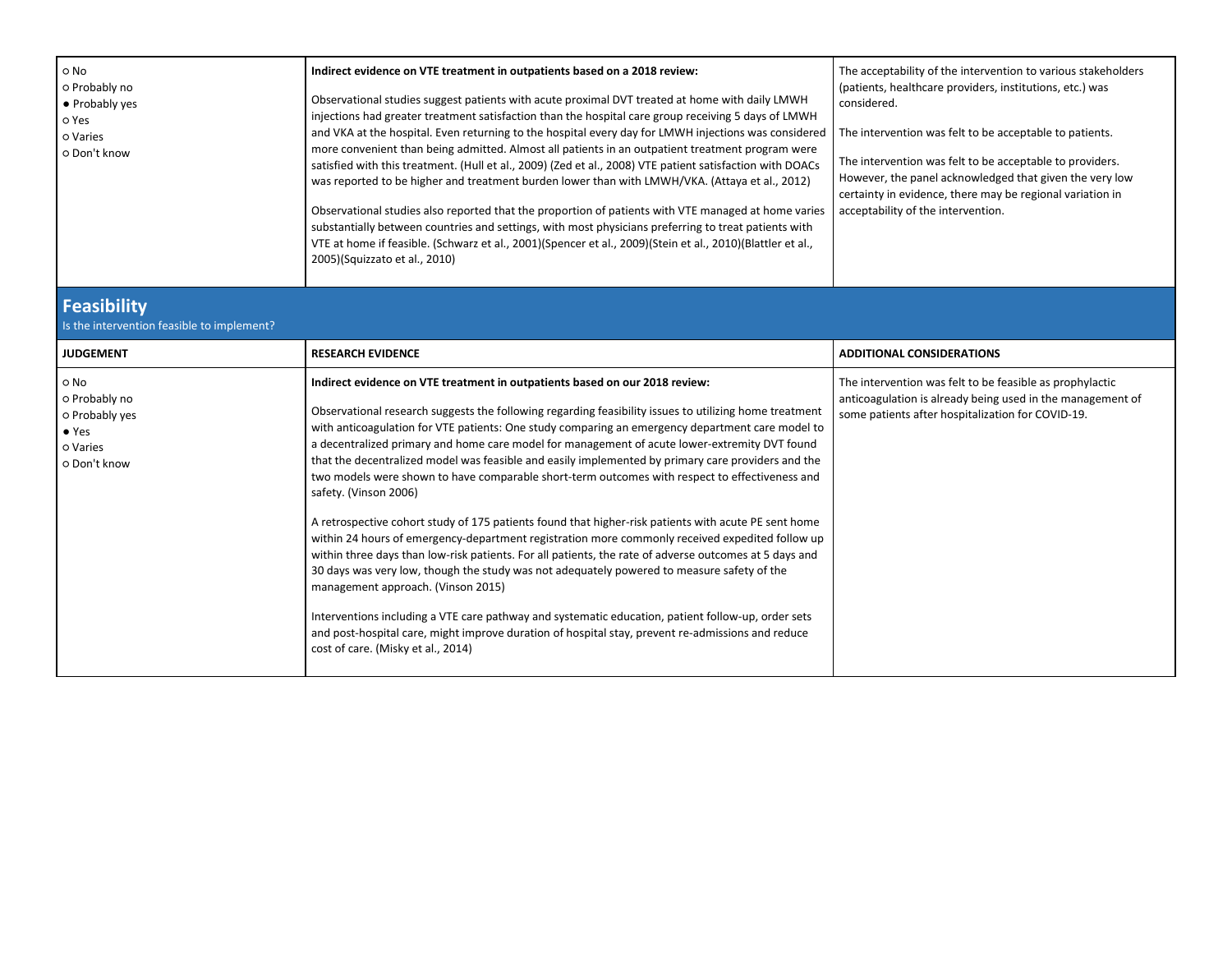# **SUMMARY OF JUDGEMENTS**

| <b>CRITERIA</b>                                              | <b>ADOLOPMENT</b>                             | <b>IMPORTANCE FOR DECISION</b> |
|--------------------------------------------------------------|-----------------------------------------------|--------------------------------|
| <b>PROBLEM</b>                                               | Yes                                           |                                |
| <b>DESIRABLE EFFECTS</b>                                     | Trivial                                       |                                |
| <b>UNDESIRABLE EFFECTS</b>                                   | Trivial                                       |                                |
| <b>CERTAINTY OF EVIDENCE</b>                                 | Very low                                      |                                |
| <b>VALUES</b>                                                | Possibly important uncertainty or variability |                                |
| <b>BALANCE OF EFFECTS</b>                                    | Probably favors the comparison                |                                |
| <b>RESOURCES REQUIRED</b>                                    | Large costs                                   |                                |
| <b>CERTAINTY OF EVIDENCE OF</b><br><b>REQUIRED RESOURCES</b> | No included studies                           |                                |
| <b>COST EFFECTIVENESS</b>                                    | No included studies                           |                                |
| <b>EQUITY</b>                                                | Reduced                                       |                                |
| <b>ACCEPTABILITY</b>                                         | Probably yes                                  |                                |
| <b>FEASIBILITY</b>                                           | Yes                                           |                                |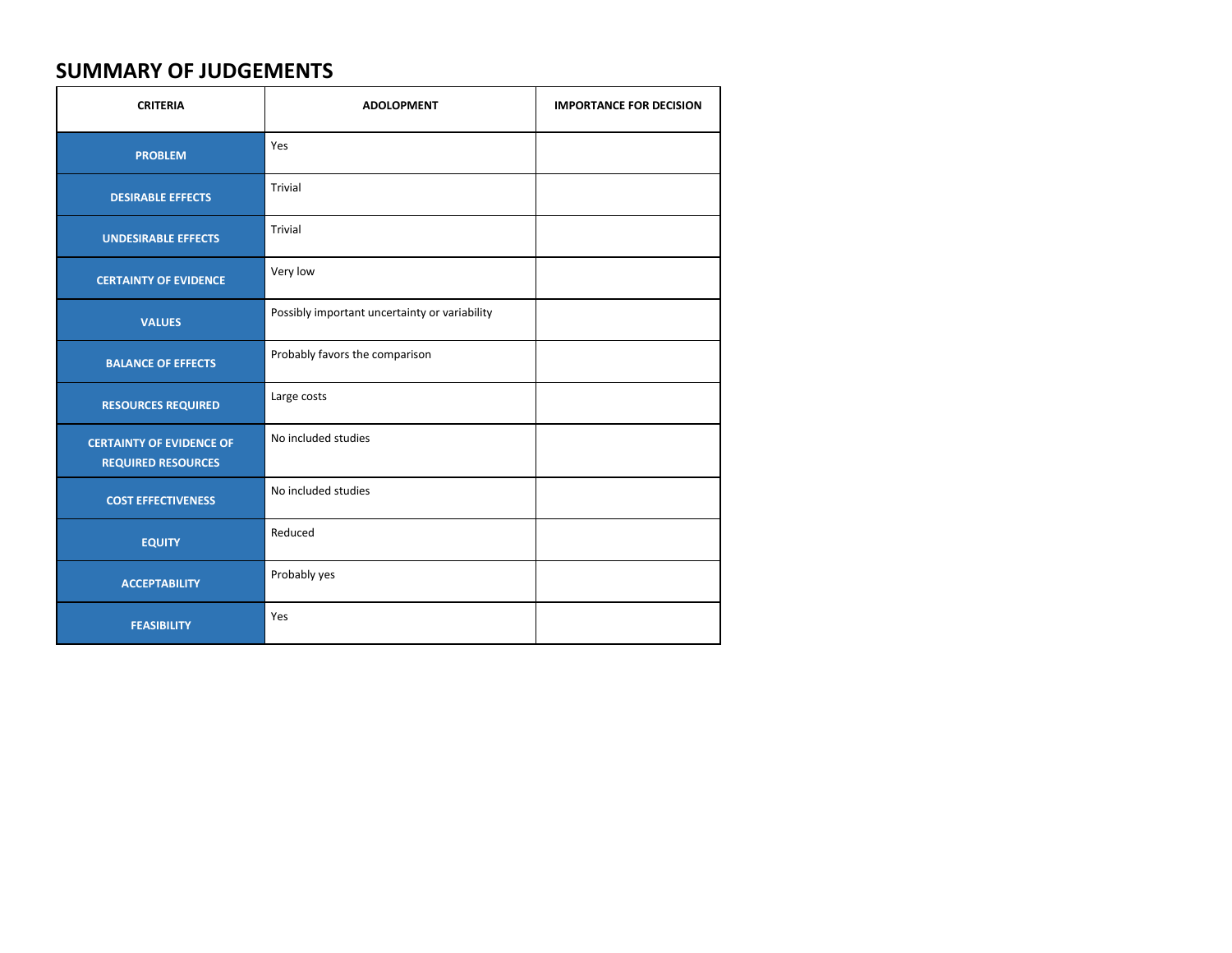# **TYPE OF RECOMMENDATION**

| Strong recommendation against the |              | Conditional recommendation against the Conditional recommendation for either the | Conditional recommendation for the | Strong recommendation for the |
|-----------------------------------|--------------|----------------------------------------------------------------------------------|------------------------------------|-------------------------------|
| intervention                      | intervention | intervention or the comparison                                                   | intervention                       | intervention                  |
|                                   |              |                                                                                  |                                    |                               |

# **CONCLUSIONS**

### **Recommendation**

The ASH guideline panel suggests against using outpatient anticoagulant thromboprophylaxis in patients with COVID-19 who are being discharged from the hospital and who do not have suspected or confirmed VTE or another indication for anticoagulation (conditional recommendation based on very low certainty in the evidence about effects).

Remarks:

- An individualized assessment of the patient's risk of thrombosis and bleeding and shared decision-making is important when deciding whether to use post-discharge thromboprophylaxis.
- The panel acknowledged that post-discharge thromboprophylaxis may be reasonable in patients judged to be at high thrombotic risk and low bleeding risk.

## **Justification**

### **Overall justification**

Although the panel judged the overall certainty of evidence to be very low for both desirable and undesirable effects, the panel judged that the trivial benefits would not outweigh the trivial harms of post-discharge anticoagulation. The panel therefore suggested against outpatient anticoagulant thromboprophylaxis in COVID-19 patients, while acknowledging that individualized decision-making is required. This recommendation will continue to be updated based on a living review of evolving evidence.

### **Detailed justification**

### *Balance of effects*

While there was a suggestion of a trivial reduction in all-cause mortality, PE, and DVT with post-discharge anticoagulation, this evidence was of very low certainty. There was less uncertainty in the potential undesirable effects of anticoagulation increasing the risk of major bleeding. Moreover, the panel considered that there was higher quality indirect evidence from non-COVID-19 critically ill patients for an increase in the risk of majo bleeding with post-discharge anticoagulation, although the magnitude of this effect was uncertain in the COVID-19 population. The panel however acknowledged the potential for benefit and noted that an individualized decision is important for each patient based on an assessment of thrombotic and bleeding risk.

## **Subgroup considerations**

No subgroup considerations.

## **Implementation considerations**

Risk-assessment models to estimate thrombotic risk in hospitalized patients (critically or non-critically ill) have been validated in COVID-19 patients, with modest prognostic performance. No risk assessment models for bleeding have been validated in COVID-19 patients. The panel acknowledges that post-discharge anticoagulation may be preferred for patients judged to be at high thrombotic risk and low bleeding risk.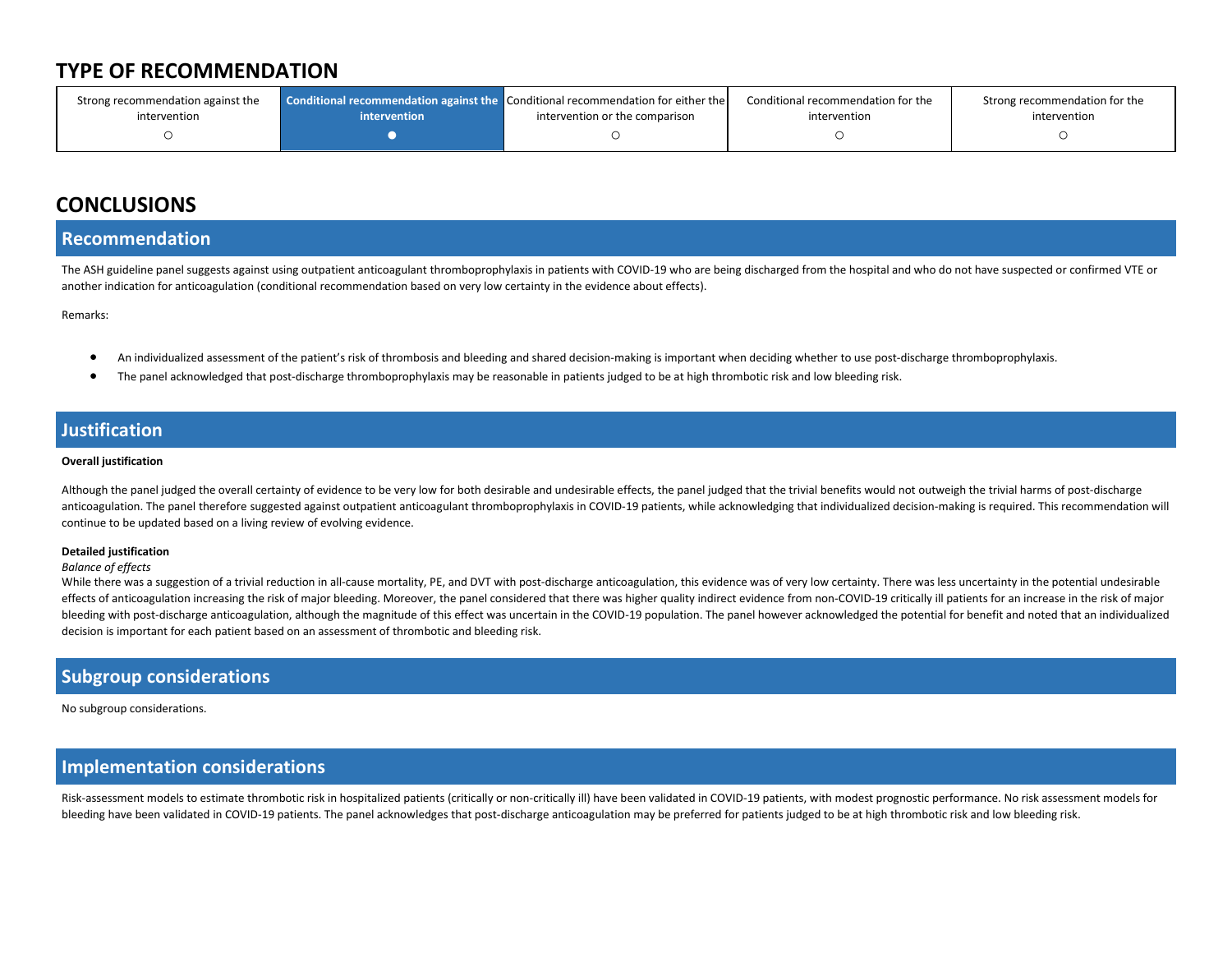#### References:

1. Spyropoulos AC, Cohen SL, Gianos E, et al. Validation of the IMPROVE-DD risk assessment model for venous thromboembolism among hospitalized patients with COVID-19. *Res Pract Thromb Haemost.* 2021 Feb 24:5(2):296-300.

- 2. Goldin M, Lin SK, Kohn N, et al. External validation of the IMPROVE-DD risk assessment model for venous thromboembolism among inpatients with COVID-19. *J Thromb Thrombolysis.* 2021 Nov5;52(4):1032-1035.
- 3. Paz Rios LH, Minga I, Kwak E, et al. Prognostic value of venous thromboembolism risk assessment models in patients with severe COVID-19. *TH Open.* 2021 Jun 22;5(2):e211-e219.

### **Monitoring and evaluation**

As there is currently a conditional recommendation against post-discharge anticoagulation, monitoring should focus on use based on patients' thrombotic and bleeding risk profiles. If patients do receive post-discharge prophylaxis, they should be monitored for any bleeding related complications.

### **Research priorities**

- · Additional large, high-quality randomized controlled trials to increase the certainty of the evidence on health effects
- · Studies assessing baseline VTE risk, major bleeding risk, and mortality in COVID-19 patients being discharged from hospital
- · Studies examining the impact of non-anticoagulant interventions (e.g., vaccines, corticosteroids, antiviral therapies, antiplatelet therapies, anticytokine therapies, monoclonal antibody therapies) on thrombotic risk
- · Studies examining the impact of different viral variants on thrombotic risk
- · Further development and validation of risk assessment models for thrombosis and bleeding in COVID-19 patients being discharged from hospital
- · Studies examining the impact of anticoagulant therapy on thrombosis and bleeding outcomes in patients of differing race/ethnicity
- · Studies estimating the relative disutility of thrombotic and bleeding outcomes in COVID-19 patients being discharged from hospital